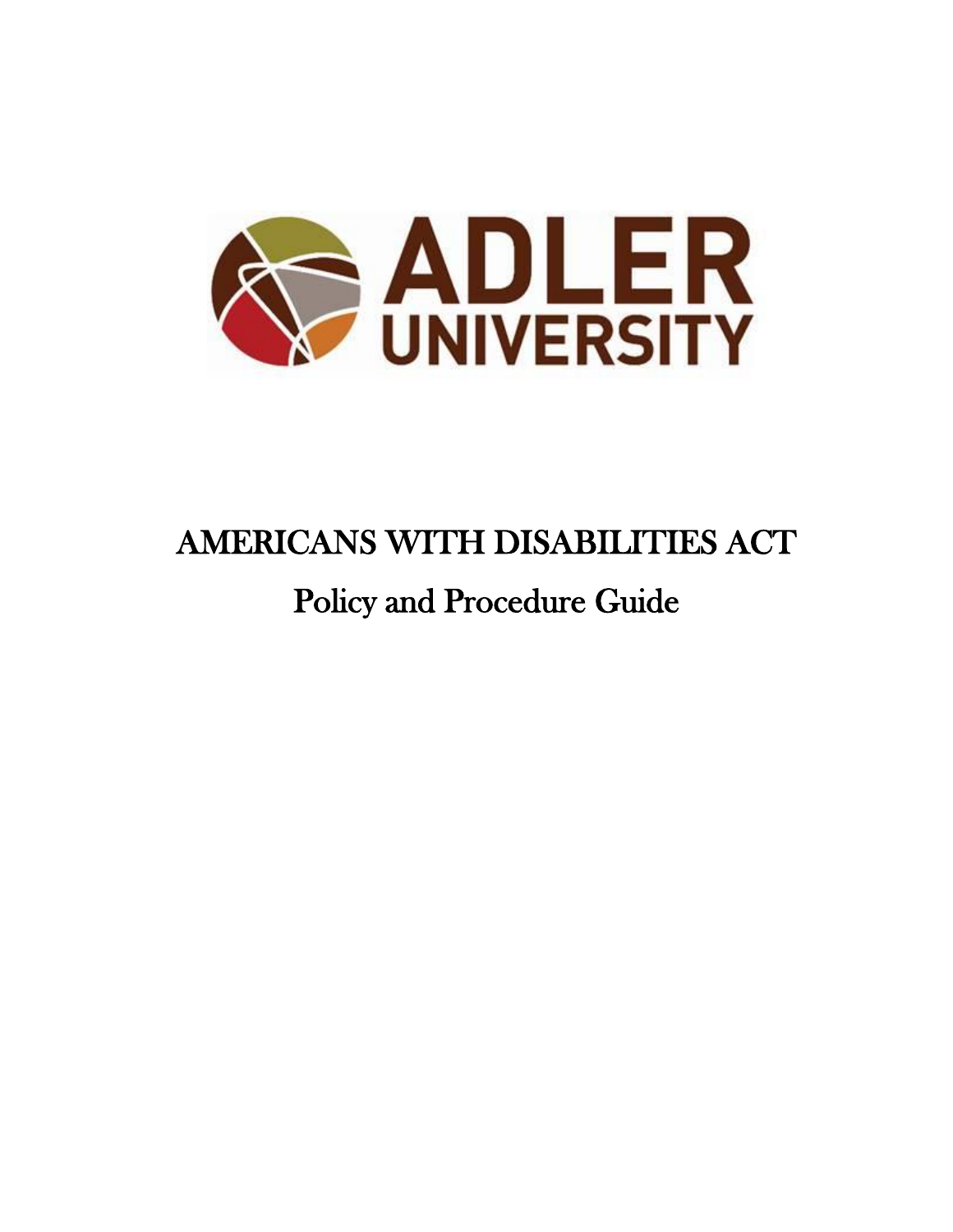## **Table of Contents**

| ٠         |                                                |  |
|-----------|------------------------------------------------|--|
| $\bullet$ |                                                |  |
| $\bullet$ |                                                |  |
| $\bullet$ |                                                |  |
|           | <b>Initiation of the Accommodation Process</b> |  |
|           |                                                |  |
|           |                                                |  |
|           |                                                |  |
|           |                                                |  |
|           |                                                |  |
|           |                                                |  |
| ٠         |                                                |  |
| ٠         |                                                |  |
| ٠         |                                                |  |
| $\bullet$ |                                                |  |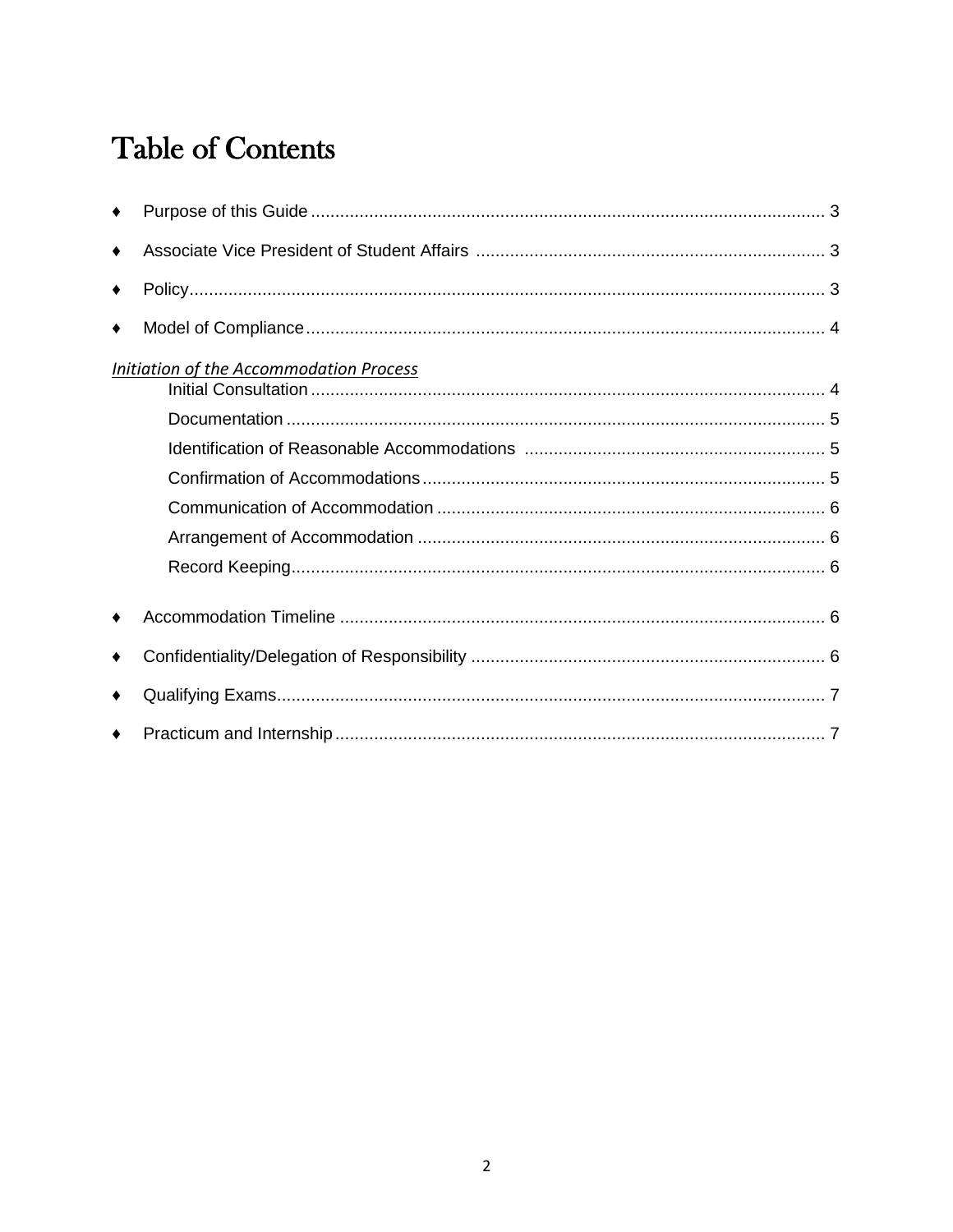#### **Purpose of this Guide**

This handbook is intended to facilitate compliance with Section 504 of the Rehabilitation Act of 1973 and Title III of the Americans with Disabilities Act (ADA) of 1990 at Adler University and is considered the official policy of the institution. This guide provides procedural information and guidance to assist campus staff in providing reasonable accommodations to qualified students with disabilities.

#### **Associate Vice President of Student Affairs**

The Associate Vice President of Student Affairs (AVPSA) will facilitate the implementation of accommodations at Adler University.

#### **Policy**

Two federal laws prohibit discrimination against students and prospective students with disabilities. Those laws, Section 504 of the Rehabilitation Act of 1973 ("Section 504") and the Americans with Disabilities Act ("ADA"), are similar in their substantive requirements. They apply to all aspects of Adler University's operations, including academic programs, co- and extracurricular activities, admissions, student services, and facilities.

In addition to prohibiting discrimination on the basis of disability, Section 504 and the ADA both impose an affirmative obligation on Adler University to provide adjustments, modifications, auxiliary aids and services, and other reasonable accommodations needed by an otherwise qualified student with a disability to enable that student to participate in Adler University's programs and activities – as long as those accommodations do not impose an undue burden on Adler University, and/or fundamentally alter the nature of the service, program or activity provided.

It is the policy of Adler University to make every reasonable effort to provide qualified students with disabilities with the opportunity to take full advantage of its programs, activities, services and facilities. The AVPSA does this, in part, by arranging specific accommodations for students. To request accommodations a student with disabilities should provide the AVPSA with current documentation of the disability, the functional limitations resulting from the disability, and recommendations for specific accommodations. The AVPSA and the student will work together to identify appropriate academic adjustments, auxiliary aids and services, and/or other reasonable accommodations that may be warranted under the particular circumstances. Adler University has the right to establish qualifications and other essential standards and requirements for its courses, programs, activities, and services. All students are expected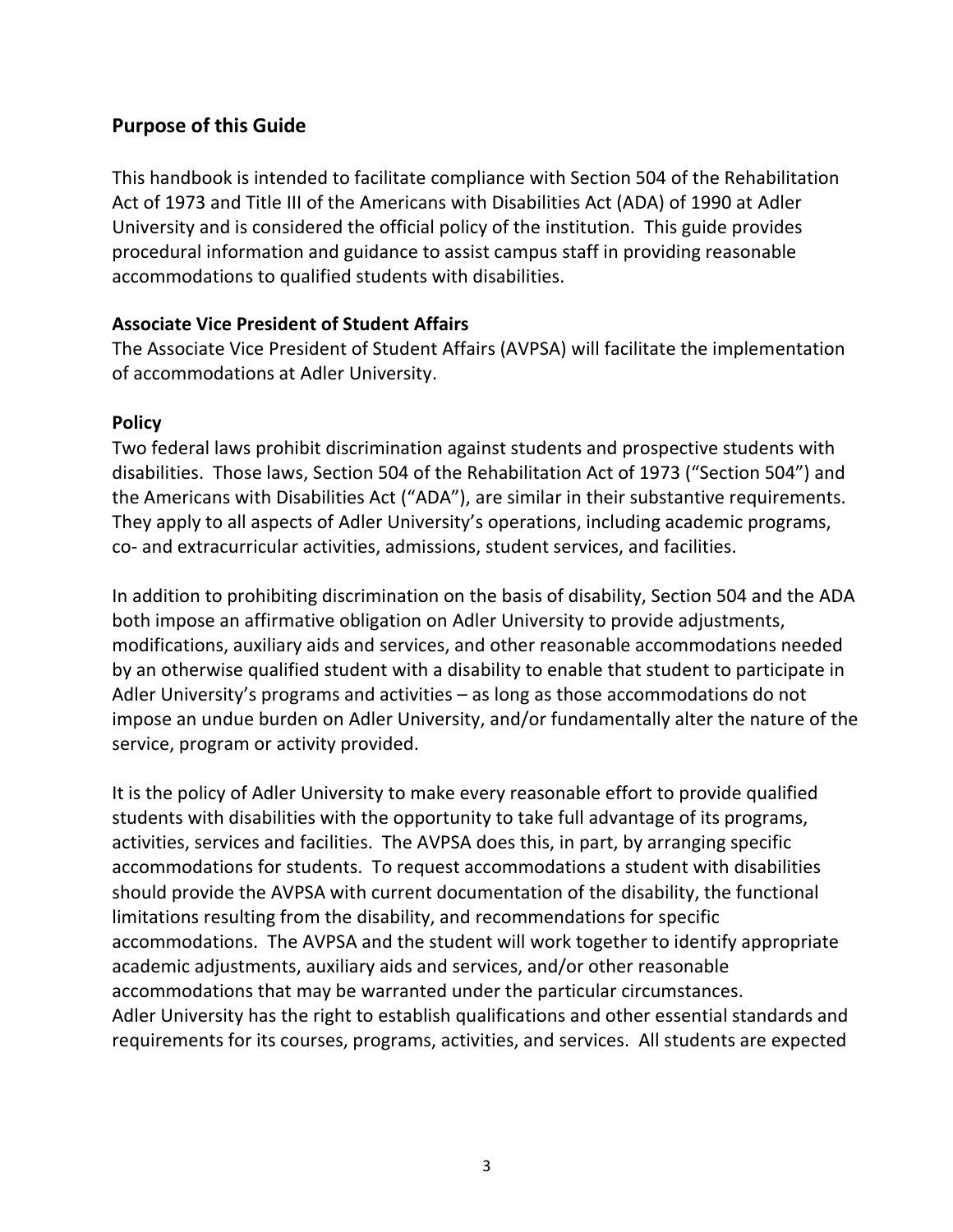to meet these essential qualifications, standards and requirements, with or without reasonable accommodations.

### **Model of Compliance**

While every situation of student accommodation is unique, Adler School has established a general model of compliance with distinct phases.

### **INITIATION OF THE ACCOMMODATION PROCESS**

The student initiates the process by self-disclosing his or her disability and requesting accommodation from the AVPSA. To do this, the student will complete the Student with Disability Request for Services Agreement available on the [Adler Connect Portal](https://connect.adler.edu/studentservices/studentaffairs/Pages/ada.aspx) accompanied by documentation of the disability. The documentation must contain a current report or evaluation prepared by a physician or other appropriate licensed professional that describes the student's disability with sufficient clarity so as to allow Adler School staff to make informed decisions about reasonable and appropriate accommodations.

All faculty and staff should be instructed to direct any student requesting accommodations to the AVPSA and to keep such a disclosure confidential.

#### **INITIAL CONSULTATION**

The student meets with the AVPSA. This meeting (or series of meetings) should have the following outcomes:

- Review of existing documentation and determination of whether more documentation will be required.
- Identification of the nature of the student's functional limitations and how those limitations may impact his/her activities at Adler University.
- Proposal of appropriate accommodations

This meeting should always take place in-person. In exceptional circumstances, a telephone conference may be arranged.

The goal of this process is to ensure equality of access and opportunity for students with disabilities. It is important to remember that a specific accommodation requested by a student or recommended by the student's evaluator, even if clinically supported, may not be the most appropriate accommodation given the requirements of an academic program. Consequently, students may find that, in light of our considerable experience, other accommodations may be proposed that neither the student nor the evaluator requested.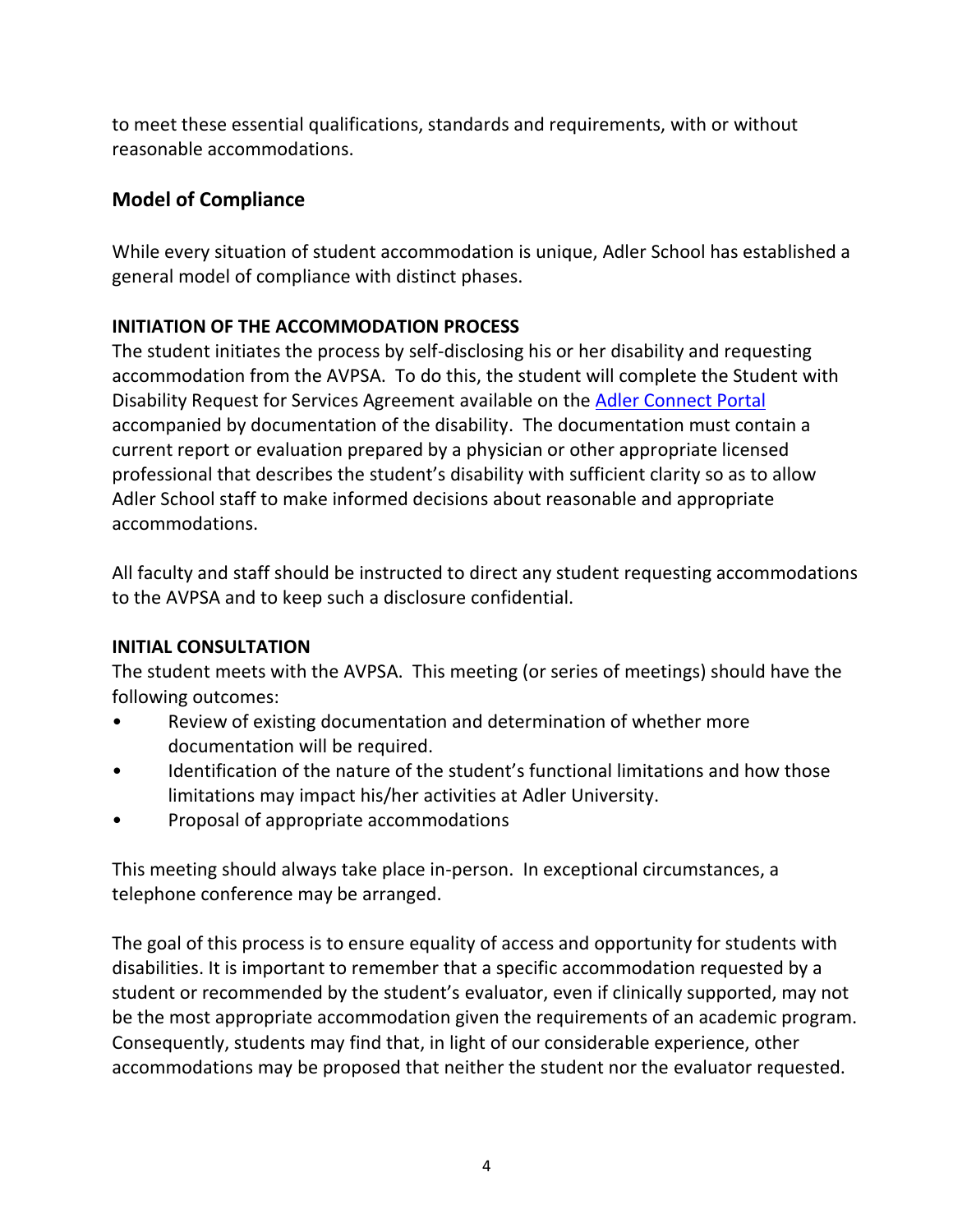#### **DOCUMENTATION**

A student requesting accommodation must supply documentation of a disability as that term is defined by the ADA and Section 504. Documentation signed by a licensed health care professional that adequately describes the nature of the disability and the limitations resulting from it and is based on **an assessment made in the last three years is required**. In cases of disabilities where the impact on the learning environment is not easily determined (such as learning disabilities or mental illness), more detail is required and should include the professional's recommendations regarding the types of accommodations that would be appropriate. Examples of appropriate professionals are medical doctors, clinical psychologists, or psychiatrists.

It is the student's responsibility to obtain appropriate documentation at her/his own expense. Persons employed by Adler University should not be used as healthcare providers for this purpose.

#### **IDENTIFICATION OF REASONABLE ACCOMMODATIONS**

After sufficient documentation has been provided, the AVPSA initiates a discussion with the student regarding reasonable accommodations. The goal of reasonable accommodation is to enable the student to meet the learning objectives of the degree program without placing an undue burden on the campus and without sacrificing the content and the objectives of particular courses and training events. An accommodation focuses on removing barriers that may prevent a student from meeting those objectives, or focuses on allowing the student to prove that the objectives have been achieved in another way. Accommodations do not make course work easier for students with disabilities than for the general student population; they simply make equivalent learning opportunities available. The Associate Vice President of Student Affairs may also review the documentation of the student's disability to see what recommendations it includes for accommodations.

#### **CONFIRMATION OF ACCOMMODATION**

The confirmation of accommodation will be provided in person during the meeting with the AVPSA. If the student has any concerns regarding the accommodations identified then an additional meeting may be requested. If the student does not agree with the accommodation after additional discussion, the student can appeal the decision, in writing, to the Vice President of Administration. If student accepts all accommodations then a letter will be created for the student to share with their faculty as they choose.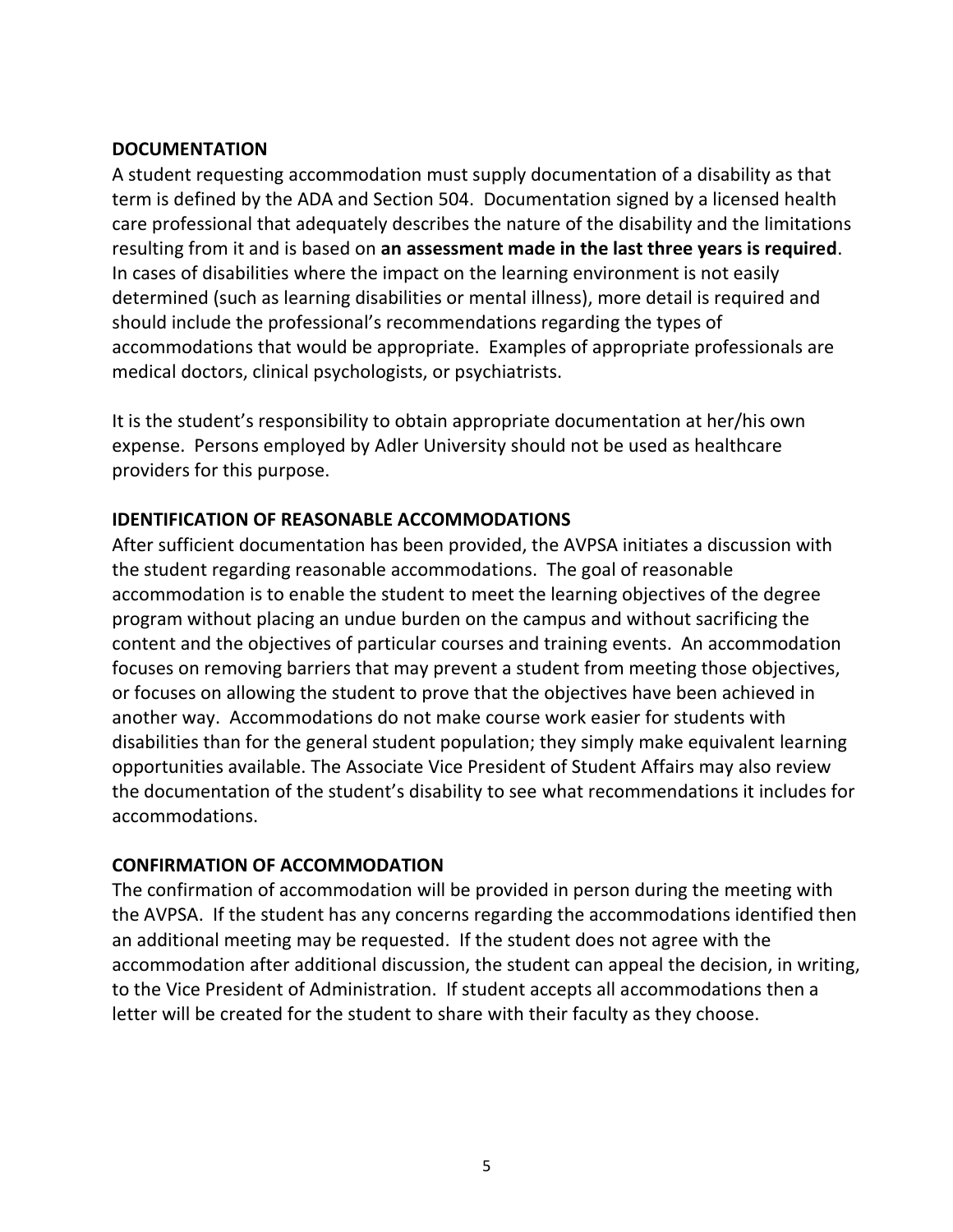#### **COMMUNICATION OF ACCOMMODATION**

The student is given a letter that outlines all accommodations and it is his or her responsibility to provide copies to his/her instructors. Unless given specific permission by the student, the AVPSA should not discuss the accommodations with other campus personnel, except for persons who have a legitimate need to know in order to carry out their duties on behalf of Adler University.

#### **ARRANGEMENT OF ACCOMMODATION**

It is the student's responsibility to set up the agreed-upon accommodations with his or her instructors. The AVPSA assists the student in arranging the accommodations and is responsible for ensuring that all necessary accommodations have been procured. If outside services or equipment are necessary (e.g., specialized computer equipment or sign language interpreters), it is Adler University's responsibility to secure the necessary items.

#### **RECORD KEEPING**

The AVPSA creates and maintains an ADA accommodation file for each student requesting an accommodation. The file should include documentation of the student's disability, Student with Disability Request for Services Agreement and all other correspondence and paperwork regarding the student's accommodation(s). This file will be kept separate from the student's academic file.

#### **Accommodation Timeline**

The amount of time required to assess accurately the nature of a student's disability, identify the functional limitations arising from the disability, examine existing documentation, receive more documentation (if necessary), discuss the proper accommodation, and make arrangements for accommodation is highly variable. It is imperative that timeliness in responding to a student's request for accommodation be respected. The student is also responsible for requesting accommodations in a timely fashion as accommodations cannot be enacted retroactively.

#### **Confidentiality/Delegation of Responsibility**

The self-disclosure and accommodation process must be carried out as confidentially as possible. The student does not have to discuss the reasons for the accommodation with any faculty or staff member of the institution beyond the AVPSA.

#### **Qualifying Exams**

Students can request special accommodations for their qualifying exams to the AVPSA.